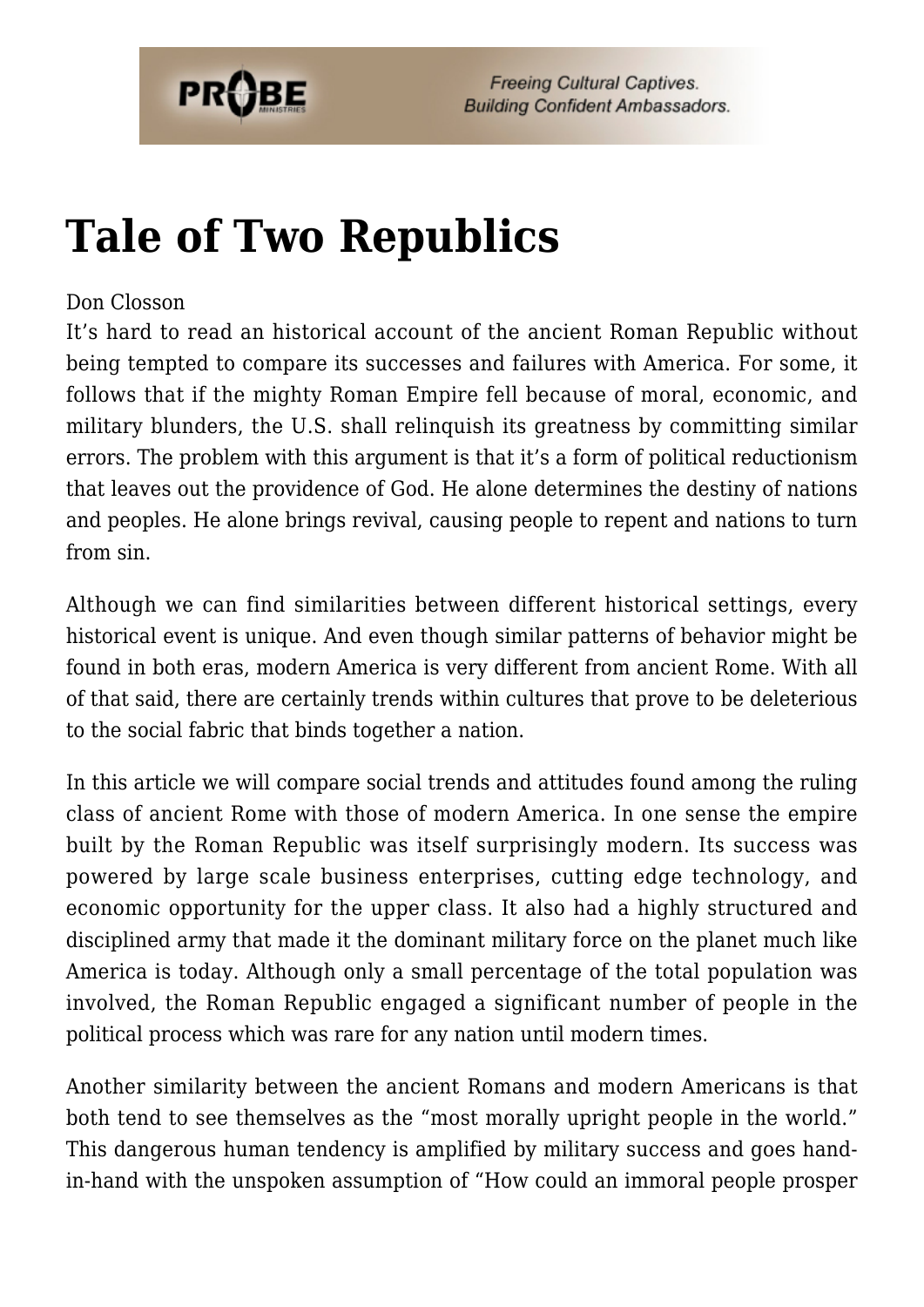

as we do?"

In the recent book, *Rubicon,* by Tom Holland, the story is told of how changes in the Roman culture and leadership eventually brought an end to 460 years of the Republic, ushering in a period of absolute rule by Augustus in 27 B.C. Using material from this book, we will look at how big business and materialism corrupted politics and foreign relations, how power distorted justice and reduced individuals to a commodity, and how nationalism was twisted into a tool for building political power and personal gain. Finally, we will explore how individuals were able to overthrow the Republic and impose tyrannical rule on Rome in the name of tradition and conservative principles.

America is not ancient Rome. However, without the constraints of a biblical worldview it is not hard to see how a future leader or political movement might steal the republic from the American people all in the name of patriotism and tradition.

# **Big Business, Materialism, and the Military**

Back in the sixties, protestors against the war in Vietnam focused on the danger inherent in what was called the military-industrial complex, the partnership between the American companies producing weapons and military supplies, and those who used them. The charge was that America was using its military to both protect and feed America's big business concerns, and in return, big business was providing the military with what it needed to be dominant on the battlefield. In a speech in 1961, President Eisenhower warned that

*In the councils of government, we must guard against the acquisition of*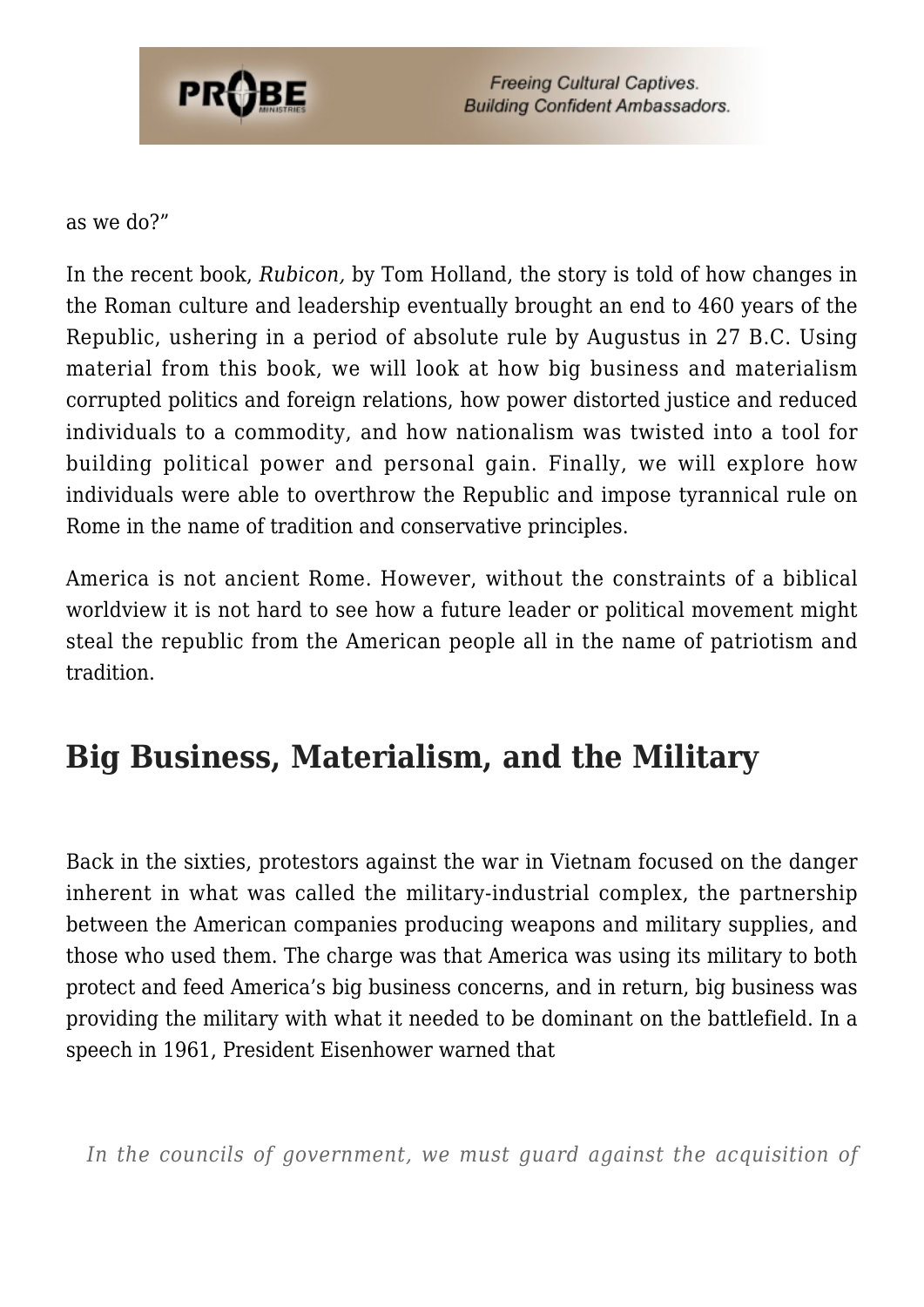

*unwarranted influence, whether sought or unsought, by the military-industrial complex. The potential for the disastrous rise of misplaced power exists and will persist.[{1}](#page-7-0)*

### He went on to explain that

*This conjunction of an immense military establishment and a large arms industry is new in the American experience. The total influence—economic, political, even spiritual—is felt in every city, every State house, every office of the Federal government[.{2}](#page-7-1)*

Rome had its own military-industrial complex. As proconsul of the East (in 64 B.C.), Pompey occupied Antioch, the capital of Syria, and shortly afterwards Jerusalem and the kingdom of Judea. His justification was to protect Roman interests in the region which turned out to be mostly business interests. Pompey was willing to intervene in or impose direct rule on any territory in the interest of maintaining peace and a good business environment. This *Pax Romana* protected unbridled exploitation by Roman entrepreneurs.

The Roman Republic was fueled by big business and its military victories were often turned into a license to make money. Cities were ransacked for treasure, mining was conducted on a scale not to be witnessed again until the Industrial Revolution, and in one city, smelting furnaces caused pollution so bad that naked skin burned and turned white upon exposure. $\{3\}$ 

A culture that encourages limitless greed and personal glory opens itself up to unbridled corruption and bloodshed. The Romans soon found that the republic they so cherished could not survive with leadership that would go to any lengths,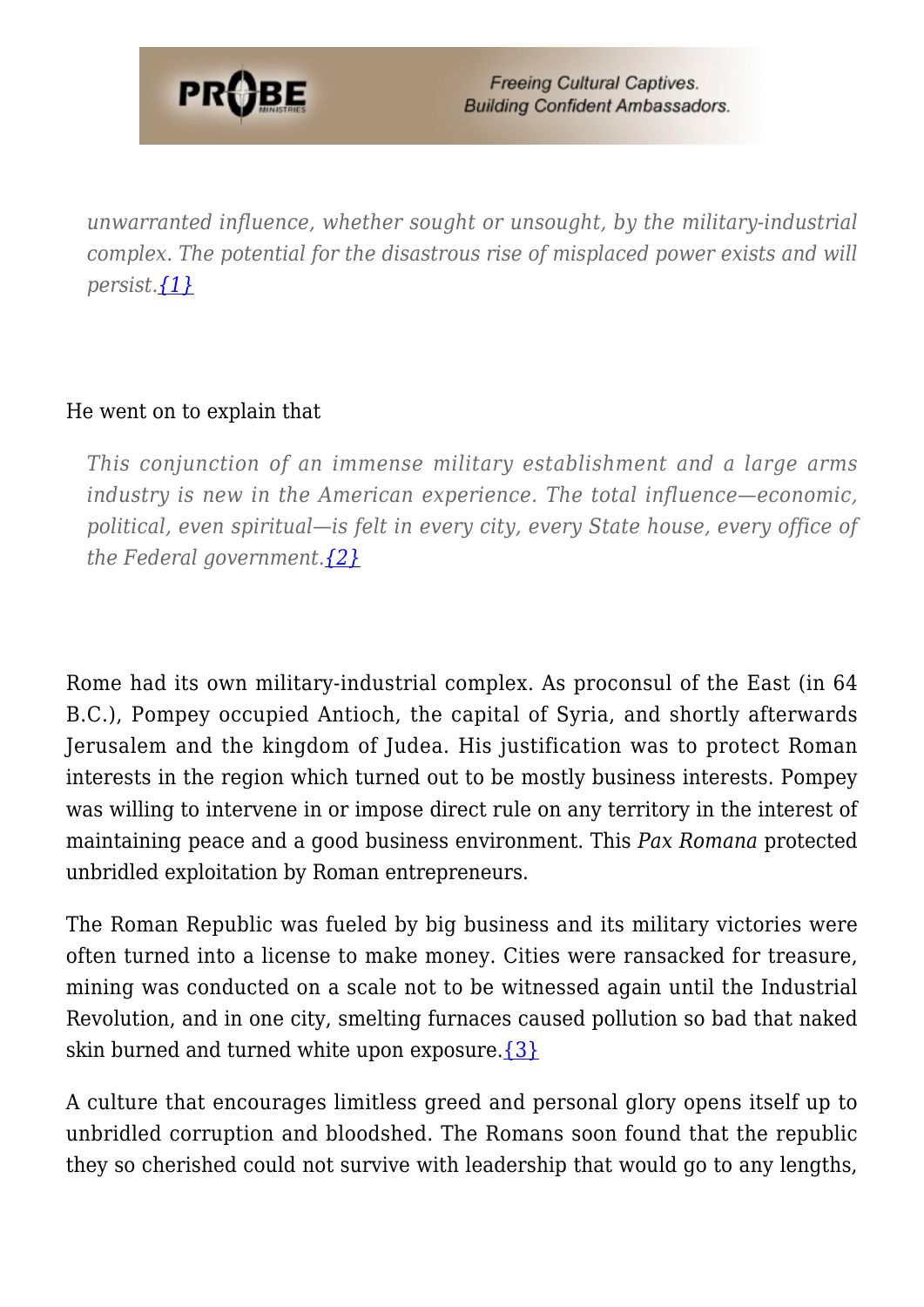

and tell any lie, that might keep them in power. The American republic is also fragile. When a "profit at any cost mentality" becomes too embedded, it corrupts both accounting practices and governmental policy.

God did not spare even his people when it became evident that they were corrupted by greed. The prophet Amos warned Judah that God was bringing on judgment because "They [the people of God] trample on the heads of the poor as upon the dust of the ground and deny justice to the oppressed." $\{4\}$  God is still concerned about justice. It will always be in every nation's interest to seek justice for all people and to act upon ethical principles beyond the profit motive or personal glory.

### **The Politics of Power**

One common trait of both the ancient Roman Republic and the early United States is that they shared a dependence on slave labor. The Romans believed that if a man allowed himself to be enslaved, then he thoroughly deserved his fate. As they conquered much of the known world, the Romans plundered the wealth of each new territory, and human beings were a major part of this booty. The empire established a single market that moved slaves around the Mediterranean Sea in vast numbers. Millions of slaves owned by wealthy and not so wealthy Roman citizens performed most of the tasks that made Rome rich and powerful.

Even though slavery had virtually vanished in Christian Europe, it was reestablished when the Portuguese began to trade with Africa in the midfourteenth century. There had always been slavery in Africa, and it was further developed by Arab traders after the emergence of Islam which regulated its use. Eventually, the Portuguese took over the slave trade and made it more impersonal and horrible than ever. As the Portuguese and Spanish traveled westward, they brought slavery with them. This slave trade became an early component of life in the New World and, eventually, in America.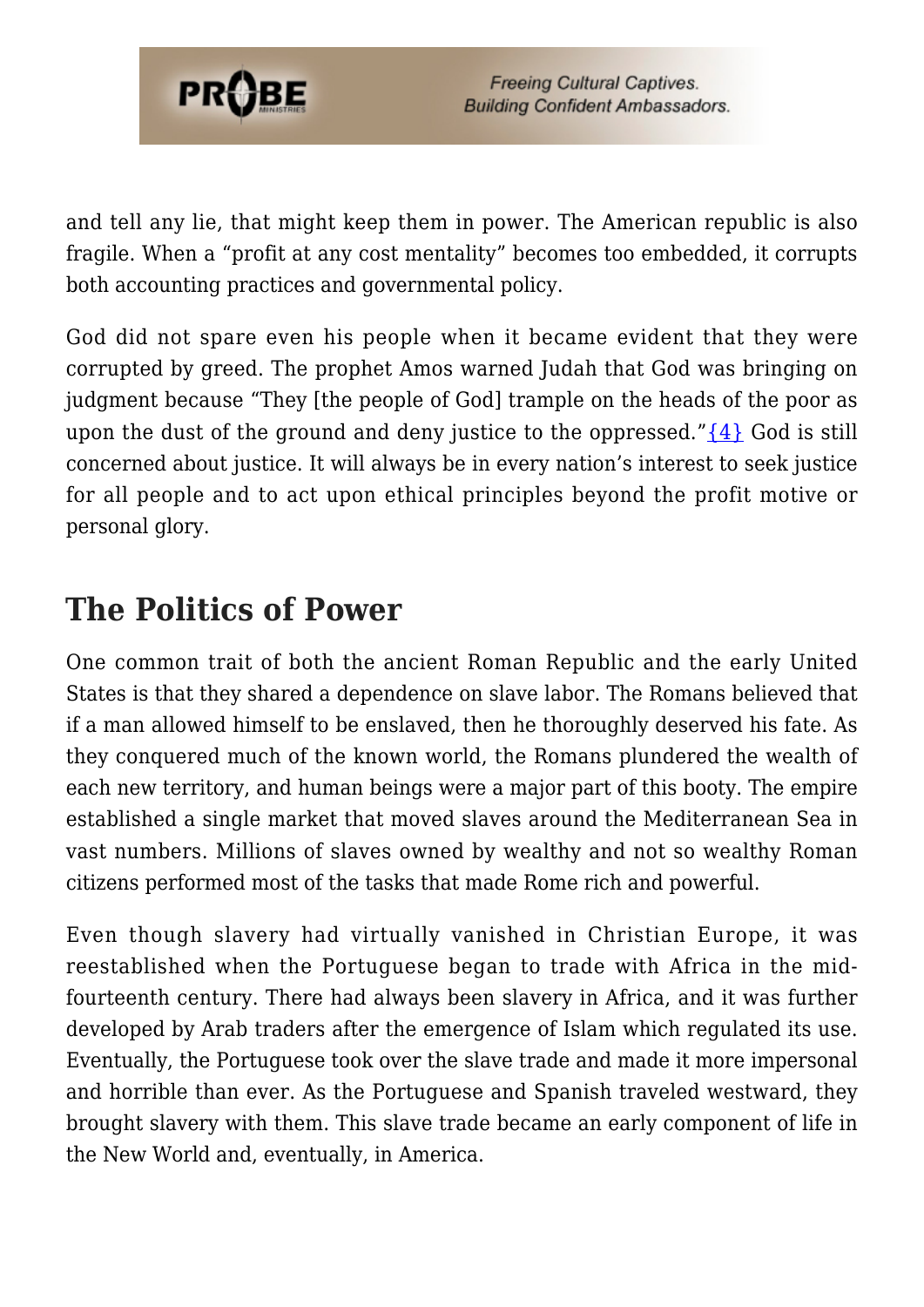

The result of this dependency was living in constant fear of slaves and a slave revolt. In the Roman Republic, Spartacus led a group of slaves in such a revolt in 73 B.C. that grew to be an army of over 100,000. The rebellion was eventually crushed by politically ambitious leaders Crassus and Pompey. Crassus sent a violent message against future revolts by having the defeated army of Spartacus crucified every forty yards along a one hundred mile stretch of road outside of Rome. America experienced its bloodiest conflict in the Civil War, primarily over the slavery issue. Both cultures endured a degradation of society as a result of slavery. Thomas Jefferson thought that slavery was an evil institution that corrupted the slave owner more than the slave, yet he owned and traded slaves most of his life.

The Roman Republic continued to live with the tension of slave ownership and labor until its demise. The U. S. ended slavery, but has continued to suffer the effects of enslaving an entire people for centuries. Distrust and anger still exist between races in America, and the gospel message is often tainted because the Bible was used as a justification by some for enslaving millions.

When a society recognizes the uniqueness and significance of each citizen, it is acknowledging the biblical teaching that all individuals are made in God's image. How the current conflicts over other moral issues such as abortion and euthanasia are settled will determine whether we continue to move closer to or further from this biblical principle.

# **Conservatism Abused**

The word *conservative* can mean different things to different people. However, as the name implies, it usually points to someone who is trying to conserve or protect traditional values, values that are often seen as fundamental to both the creation of and the continuance of a nation or political entity. Conservatives argue in defense of what are often called the "permanent things" relating to spiritual,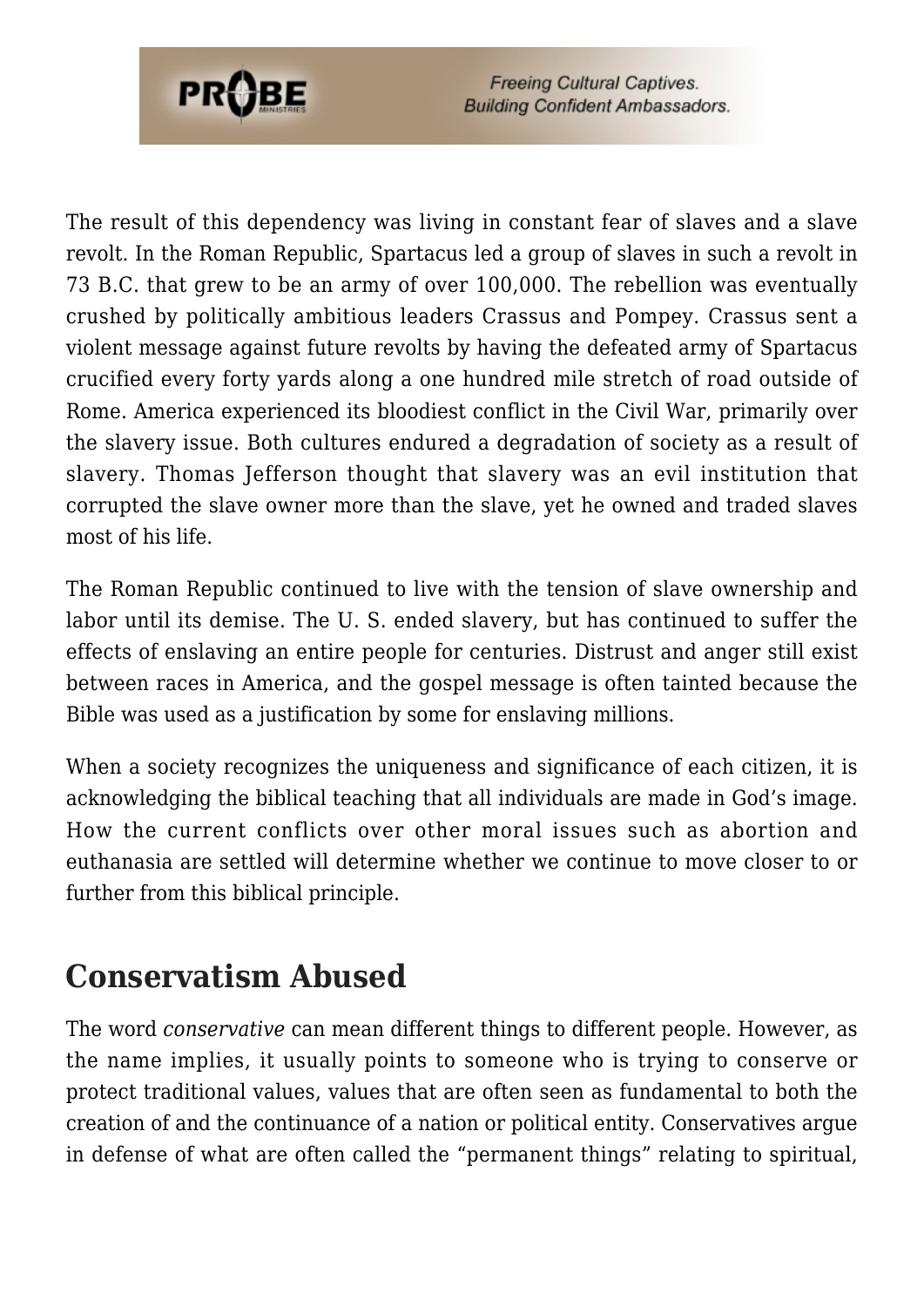

political, and familial ideals. Conservatives in the Roman Republic and the current United States have both referred often to these "permanent things." In some cases, the "permanent things" have been used as a screen to support other agendas or to simply gain power and prestige.

The "permanent things" of the Roman Republic were quite different from today's America. The myth of Romulus and Remus, whose simple childhood home was preserved on a hillside in Rome, is one example. Their legend includes a violent struggle against one another, ending in the death of Remus, which over time came to depict the enduring struggle between the aristocracy of Rome and the plebian class. Another permanent ideal was the freedom from economic or political slavery that was felt by many Romans to be the key to the Republic's success. A corollary to this freedom was the severe meritocracy supported by the unwritten constitution that guided the nation. Each man was to seek glory and wealth in the name of Rome, and his success or failure would determine his destiny. Strong leaders such as Sulla would sometimes violate the ancient rules of Rome and its unwritten constitution in order to "save it" from perceived or real threats to the Republic. For example, in 88 B.C. Sulla led an army on Rome, violating an ancient tradition. Generals commissioned to serve Rome swore never to enter the city with their soldiers, a tradition that had existed intact for hundreds of years. Sulla claimed that he violated this tradition in order to save the Republic from his political enemy Marius, but he was acting mostly out of desire for personal power and glory.

Ancient Rome also had its traditional religious beliefs and institutions. The temple of Jupiter was at the center of the city as were temples to other Roman gods. Political careers could be ruined if one ignored the traditional role of religion in Roman culture.

America has obvious traditions regarding the role of government, family, and religion. It is unlikely that an outspoken atheist or someone who denied the authority of the U.S. Constitution could be elected president. However, the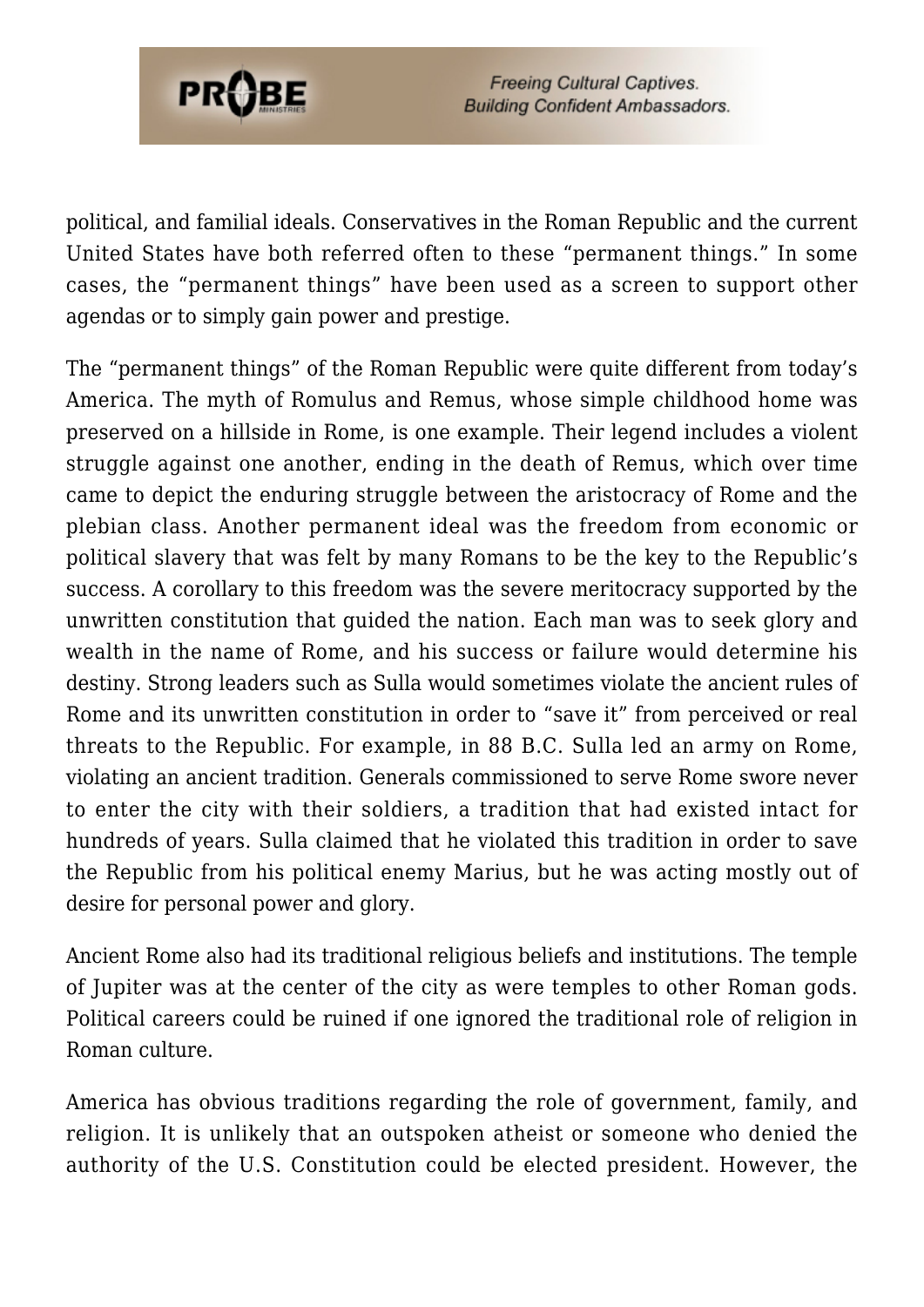

Roman Republic was lost when men, in the name of conserving the traditions of the Roman people, began to ignore the very rules established by those traditions in their pursuit of personal power and glory.

# **The Fall of the Republic**

Another group which grew increasingly more influential in the Empire and its provinces were the *publicani.* These were businessmen who ran large business cartels that benefited from the unquestioned dominance of Rome's military power. These business ventures sold shares, had shareholder meetings, elected directors to a governing board, and were as profit motivated as any present day multinational corporation. Although they held no official government title, the *publicani* wielded considerable authority in Rome's provinces and were held in contempt for their merciless extraction of wealth by any means necessary.

This military-fiscal complex corrupted what had been a traditional policy of isolationism in Rome. One provincial administrator, Rutilius Rufus, attempted to restrain the abuse caused by the *publicani* and tax collectors but was himself brought to court, convicted, and exiled in 92 B.C.

Eventually, the provincials fought back. Finding the provinces of Asia poorly defended, Mithridates, the King of Pontus, quickly defeated the Roman forces and encouraged the locals to take their revenge. In the summer of 88 B.C. he ordered the massacre of every Roman and Italian left in Asia. Eighty thousand men, women, and children were killed during one bloody night. Mithridates was seen by the Greeks as a divine source of retribution against the hated superpower of the day. The execution of the Roman commissioner Manius Aquillius provides a vivid picture of the animosity held by many towards Rome. Mithridates order some of the gold treasure held by the Romans to be melted down. Then, Aquillius's head was held back, his mouth forced open, and the molten metal poured down his throat.